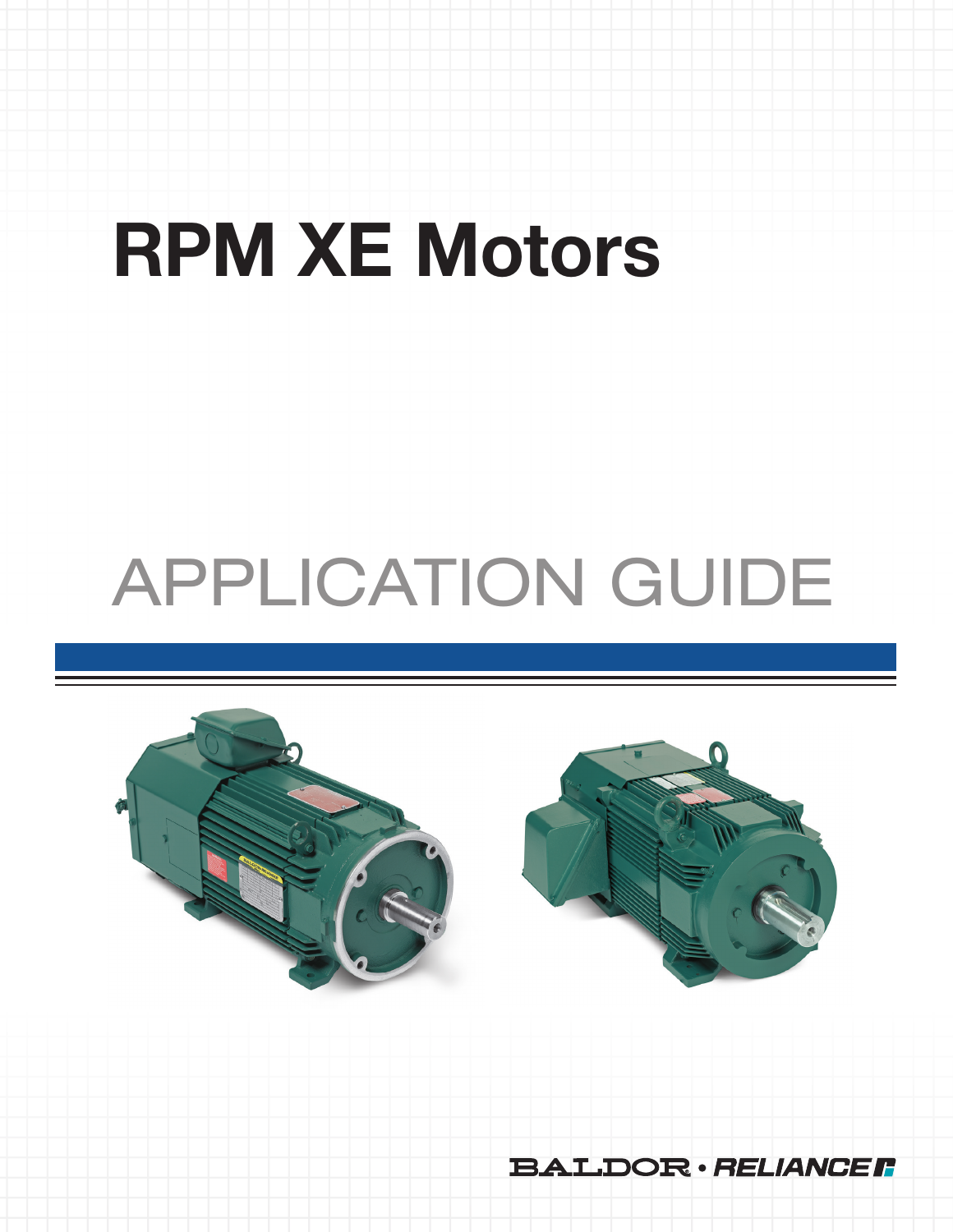## RPM XE Motors APPLICATION GUIDE

As a hybrid design, the RPM XE platform utilizes permanent magnet technology but can operate across the line, very similar to today's standard induction motor. While they offer an interchangeable design, caution should be taken to properly select and install a RPM XE motor. In this guide you will learn selection criteria, motor starting limits, and a recommended method to couple the motor with the intended load. Not limited to across the line operation, these motors can also be controlled from VFD with minimal limitations.

### 1.Motor Selection

#### • Duty Cycles

The RPM XE motor is designed for continuous operation at full load with an ambient temperature equal to or less than the value listed on the nameplate (typically  $40^{\circ}$ C). For time varying loads, it may be necessary to determine the average "or RMS" loading to properly size the motor. At no time shall the required load torque at rated speed exceed 80% of the pull out torque value given on the performance data sheet.



#### • Typical Applications

Typical applications for the RPM XE motor include loads whereby the value of load torque varies as the square of the motor speed (i.e. variable/quadratic torque loads) as shown below in Figure 1.

#### Figure 1



Common variable torque loads include pumps, fans, and compressors. The value of load inertia that can successfully be synchronized varies by frame size and is typically lower than for a comparable NEMA induction motor. The inertia synchronization capability for each stock rating can be found in Table 1. For loads where the required torque exceeds the variable torque profile or the load inertia is in excess of the value listed, contact your local Baldor District office for proper sizing.

#### • Number of starts

Per NEMA guidelines, each design is capable of starting the specified load and inertia twice from cold (ambient) conditions and once from hot (rated operating temperature) conditions. Additional consecutive starts will require a wait time

for the motor to cool. To take advantage of the eXtreme efficiency of the RPM XE motor, it is best applied on applications with high utilization rates. Applications that require frequent starting and stopping will not benefit as much as those with nearly continuous operation.

#### Motor Starting Limits are as follows:

- This is based on the Inertias from Table 1 and the load torque of Figure 1.
- These limits apply providing the applied voltage and method of starting are those for which the motor was designed and the motor coasts to rest between starts.
- 2 Start(s) with motor initially at a temperature not exceeding rated ambient temperature.
- 1 Start(s) with motor initially at a temperature not exceeding rated load operating temperature.
- Cooling time required for each additional start:
	- 45 Minutes with motor shut down before re-start
	- 15 Minutes with motor running without load before shutdown and re-start
	- 30 Minutes with motor running at rated load before shutdown and re-start
- Contact your local Baldor District Office for motor frequent starting conditions

#### • Replacing Existing Induction Motor

The RPM XE motor is a synchronous machine which means it operates at exactly synchronous speed regardless of output power requirements or operating temperature. This is in contrast to an induction motor whose operating speed (a function of slip) varies with both load and temperature. For example, an existing 50 Hp premium efficiency 4 pole motor may operate at approximately 1775 RPM, while the RPM XE motor will operate at exactly 1800 RPM. When replacing an induction motor in an existing application, any impact the (slightly) higher speed operation may have should be considered. A change of coupling may be needed as well (see section on Coupling Selection).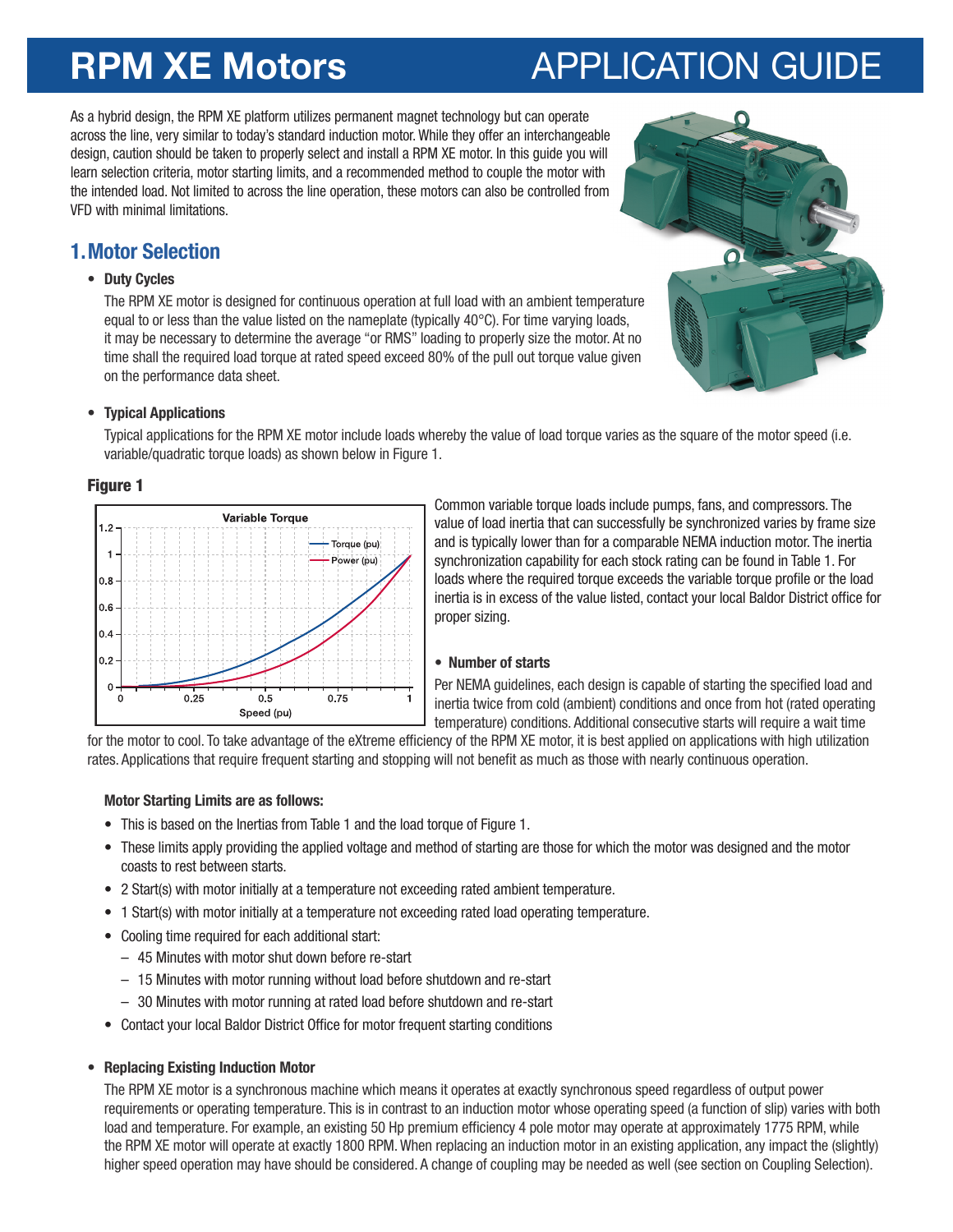## RPM XE Motors **APPLICATION GUIDE**

#### 2.Motor Starting

#### • Starting Transients

– The inrush current during startup is the same as that for a comparable Design B induction motor. Until the motor reaches synchronous speed, the stator field "slips" over the rotor field created by the magnets, resulting in transient torque pulsations. The magnitude of these pulsations can be greater than those typically seen during startup of an induction motor. Consult the coupling selection guide for use with RPM XE.

#### • Electronic Soft Starters

– Due to the presence of the field created by the permanent magnets in the rotor, the use of conventional electronic soft starters is not recommended.

#### • Reduced Voltage Starting

– Because of the permanent flux provided by the magnets, starting voltage must be high enough to overcome back-EMF generated in the windings. Motor terminal voltage should be no less than 90% of rated voltage to successfully start the motor. If further reduced voltage is required, contact your local Baldor District Office.

#### • Sizing Starters per NEMA

– The RPM XE product line was designed to meet NEMA B requirements for locked rotor amps. Size starters the same as for a comparable induction machine.

#### • Maximum Inertia

– Failure of the RPM XE motor to synchronize will lead to extended current draw which is several times the rated full-load value. This current will cause the motor to overheat and lead to motor failure if unmitigated. To ensure successful synchronization, the load inertia should not exceed the values in the table below. For load inertias exceeding these values, contact your Baldor District Office.

#### Table 1

| <b>Rating</b> | <b>Inertia Capability</b> |  |  |  |
|---------------|---------------------------|--|--|--|
|               | [lb-ft <sup>2</sup> ] $*$ |  |  |  |
| 10            | 2.6                       |  |  |  |
| 15            | 4.0                       |  |  |  |
| 20            | 4.6                       |  |  |  |
| 25            | 10.2                      |  |  |  |
| 30            | 11.1                      |  |  |  |
| 40            | 16.8                      |  |  |  |
| 50            | 19.0                      |  |  |  |
| 60            | 28.6                      |  |  |  |
| 75            | 34.5                      |  |  |  |
| 100           | 36.7                      |  |  |  |
| 125           | 42.2                      |  |  |  |

*\*Inertia limit based upon 90% voltage, hot motor on fully loaded application worst case starting conditions. No inertia limitations on AF power.*

#### 3. Coupling Selection

Due to the nature of the starting torque of an RPM XE motor operating on sine wave power, the coupling selection is critical for properly applying this motor design. The following Baldor•Dodge couplings are recommended for the stock ratings:

- Both flanged mount and split-in half style natural rubber tire couplings are designed to accept high levels of shock loading and vibration and are ideally suited for RPM XE applications.
- Mechanical soft starts are ideally suited for RPM XE applications.
- Due to the aggressive nature of applications involving RPM XE motors, couplings other than the styles specified in this guide are not recommended.
- Based on the starting Torque in Figure 1 and the Inertias from Table 1, a minimum Coupling Service Factor of 5 is recommended for use with this motor design.
- Finished bore couplings require a tight, concentric fit to the shaft. AGMA 9002 and ISO R775 Interference fits are recommended with finished bore coupling hubs.
- When a Taper Lock bushing is specified, the material of the bushing must be steel and not powdered metal or cast iron.

| <b>RPM-AC</b> | <b>NEMA</b>   |           |            | $WK^2$    | <b>Fan Diameter</b> | <b>Sound Pressure</b> | <b>Sound Power</b>  |
|---------------|---------------|-----------|------------|-----------|---------------------|-----------------------|---------------------|
| <b>Frame</b>  | <b>Frame</b>  | <b>HP</b> | <b>RPM</b> | $Ib-ft^2$ | (in)                | dBA (50 Hz / 60 Hz)   | dBA (50 Hz / 60 Hz) |
| FL1838        | <b>HL215T</b> | 10        | 1800       | 0.60      | 7.50                | 68/68                 | 80/80               |
| FL1844        | <b>HL254T</b> | 15        | 1800       | 0.73      | 7.50                | 68/68                 | 80/80               |
| FL1848        | <b>HL256T</b> | 20        | 1800       | 0.83      | 7.50                | 68/68                 | 80/80               |
| FL2158        | <b>HL284T</b> | 25        | 1800       | 1.82      | 7.50                | 60/63                 | 72/75               |
| FL2162        | <b>HL286T</b> | 30        | 1800       | 2.12      | 9.00                | 63/67                 | 75/79               |
| FL2562        | <b>HL324T</b> | 40        | 1800       | 2.96      | 9.00                | 62/65                 | 74/78               |
| FL2570        | <b>HL326T</b> | 50        | 1800       | 3.89      | 10.50               | 67/70                 | 80/83               |
| FL2873        | <b>HL364T</b> | 60        | 1800       | 7.56      | 10.50               | 66/70                 | 78/83               |
| FL2882        | <b>HL365T</b> | 75        | 1800       | 9.37      | 10.50               | 66/70                 | 78/83               |
| FL2890        | <b>HL405T</b> | 100       | 1800       | 11.10     | 10.50               | 66/70                 | 78/83               |
| FL2898        | N/A           | 125       | 1800       | 12.80     | 11.75               | 70/75                 | 79/84               |

#### RPM XE Sound Levels

*Data taken at 3 feet, no load*